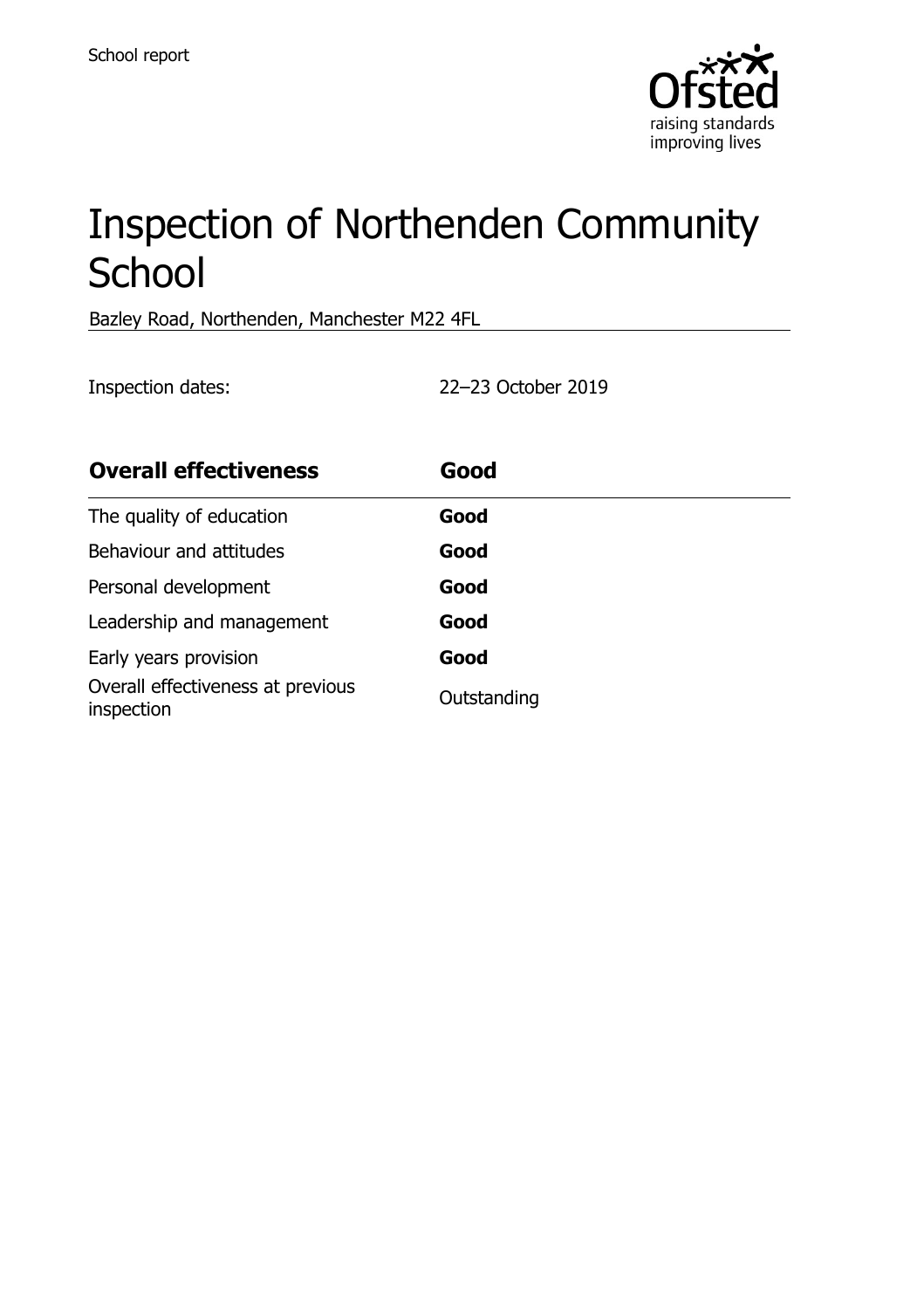

#### **What is it like to attend this school?**

Northenden Community is a happy school. Adults and pupils make everyone feel welcome. Pupils told us, 'We are all friends here.' They celebrate each other's differences and say, 'It would be boring if we were all the same.'

The adults in school want everyone to achieve well and they work hard to make this happen. They have high expectations of pupils. Pupils love to read and write and are good at both. Adults help pupils to thrive and teach them how to be positive citizens of the future.

Pupils are polite and well mannered. They work well together. They are caring and considerate of each other. They consider themselves to be part of a whole-school team. Bullying is rare and dealt with quickly by adults.

Pupils told us they feel well looked after in school. They know that staff care for them and this makes them feel safe.

The cultural opportunities that pupils get involved in are a real strength of the school. They go to the theatre and take part in a pupil parliament. They have performed with the Hallé Orchestra and sung at Gorton Monastery.

#### **What does the school do well and what does it need to do better?**

Leaders have thought very carefully about what they want pupils to learn. They have high expectations about the skills, knowledge and understanding pupils need to help them be successful. Leaders and staff have created an inspiring curriculum that prepares pupils very well for the future.

Teachers are knowledgeable about the subjects that they teach. They help pupils to see connections in their learning and build their understanding. This helps them to remember important information. For example, in Geography, pupils have learned about the rainforest. They are now building on this knowledge to learn about deforestation around the world.

Teachers explain things clearly to pupils and are quick to help if a pupil does not understand. Pupils are given regular opportunities to go over information they have previously learned. They are also given time to practise new skills. This is helping to ensure that pupils learn well over time. For example, in physical education (PE), Year 5 and Year 6 pupils have been learning the skills of dribbling and passing in basketball. Pupils told me how they now play the game with much more confidence because they have been helped to build up and develop different skills.

Teachers know pupils well and plan interesting activities for them. In mathematics, pupils enjoy using what they know to help them solve mathematical problems or to help them work things out quickly. Occasionally and in some subjects, teachers do not plan activities and use resources that support pupils' learning as well as they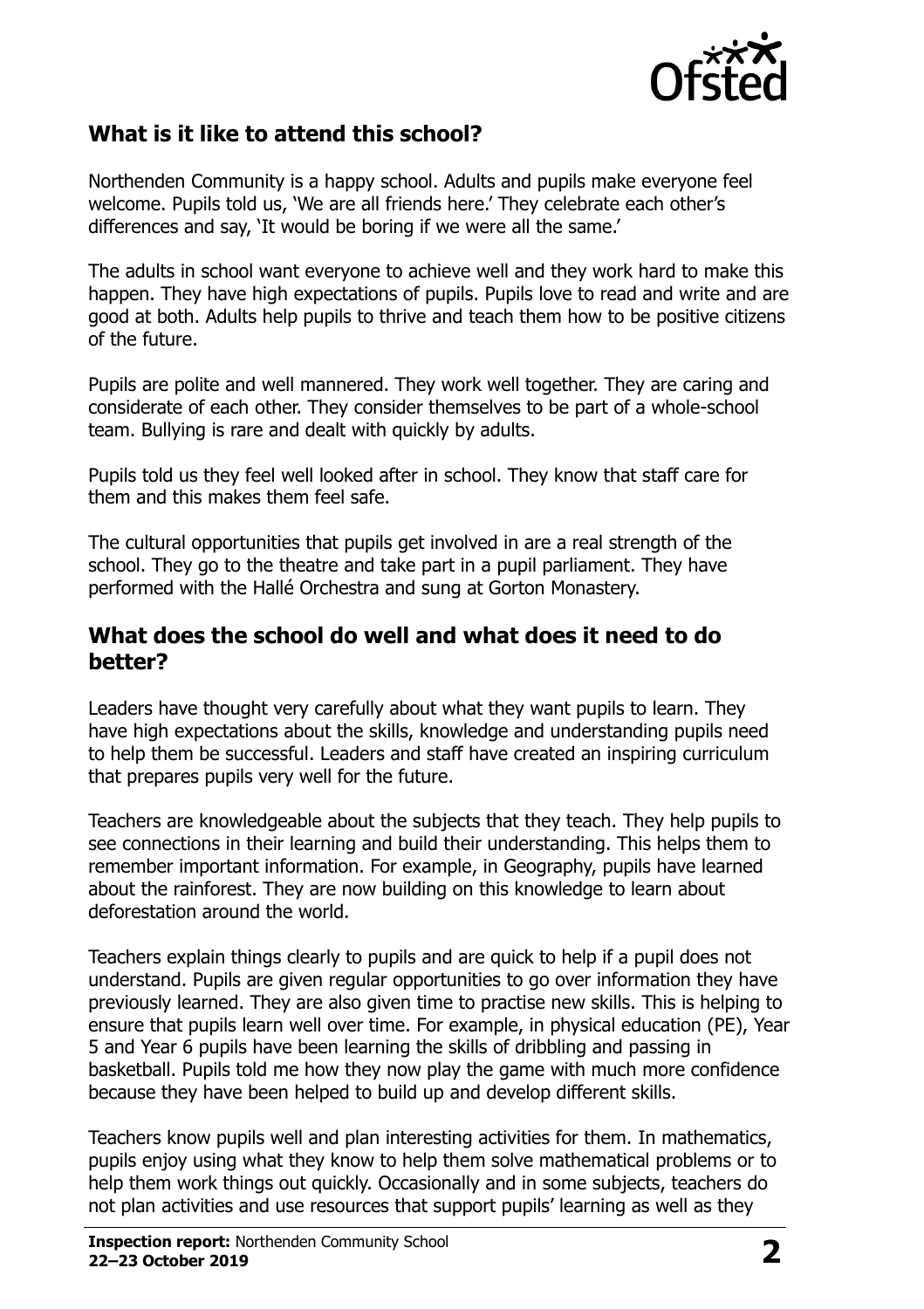

could.

Reading is important in school. Children learn letters and sounds as soon as they start the early years. The school has a rich and varied supply of books. Pupils told us they really enjoy the books they read and the stories that teachers read to them.

Teachers also prioritise the development of pupils' writing. In early years, children enjoy making marks as a way of developing their early writing skills. We heard children explaining with confidence and pride the words and sounds that they could write. Teachers use a range of texts, including story books, to spark pupils' imagination, develop their vocabulary and give them ideas to try out in their own writing. For example, we saw pupils in Year 2 eager to write about how an alien was feeling when she got lost on Earth.

Leaders and staff show commitment to ensuring that all pupils achieve their very best. They are quick to notice and help if a pupil is struggling. The school supports pupils with special education needs and/or disabilities extremely well.

Pupils behave well in school. They are enthusiastic about school life and enjoy being with their friends. They listen carefully in lessons and are keen to get involved in the wide range of activities that are available such as sports, cooking and the choir.

Pupils in the school come from a diverse range of ethnic groups and families. They learn about different faiths and cultures and speak knowledgably about celebrations such as Diwali. Displays show that pupils learn about respect and tolerance, not only for each other but within the wider world. For example, pupils are helped to consider the implications of global warming and the plight of other people.

Staff in early years have created a lovely learning environment and atmosphere. Children are very happy and play well together. Learning is carefully planned and inspired by children's interests and ideas. Adults encourage children to chat, be inquisitive and ask questions. Children enjoy a rich choice of activities in classrooms and in the outdoor space. Staff prepare children well for when they move up to Year 1.

The leadership team have a passion for education. Governors are similarly dedicated. Staff enjoy working at the school, feel listened to and well supported. Subject leaders are not as confident as they could be in talking about their curriculum area.

### **Safeguarding**

The arrangements for safeguarding are effective.

There is a caring and nurturing ethos in the school. The protection of pupils is important to all staff. Leaders make sure that all policies and procedures are in place and that everyone knows them in detail. Leaders are confident to act if they are concerned about a pupil. They work well with professionals outside school to keep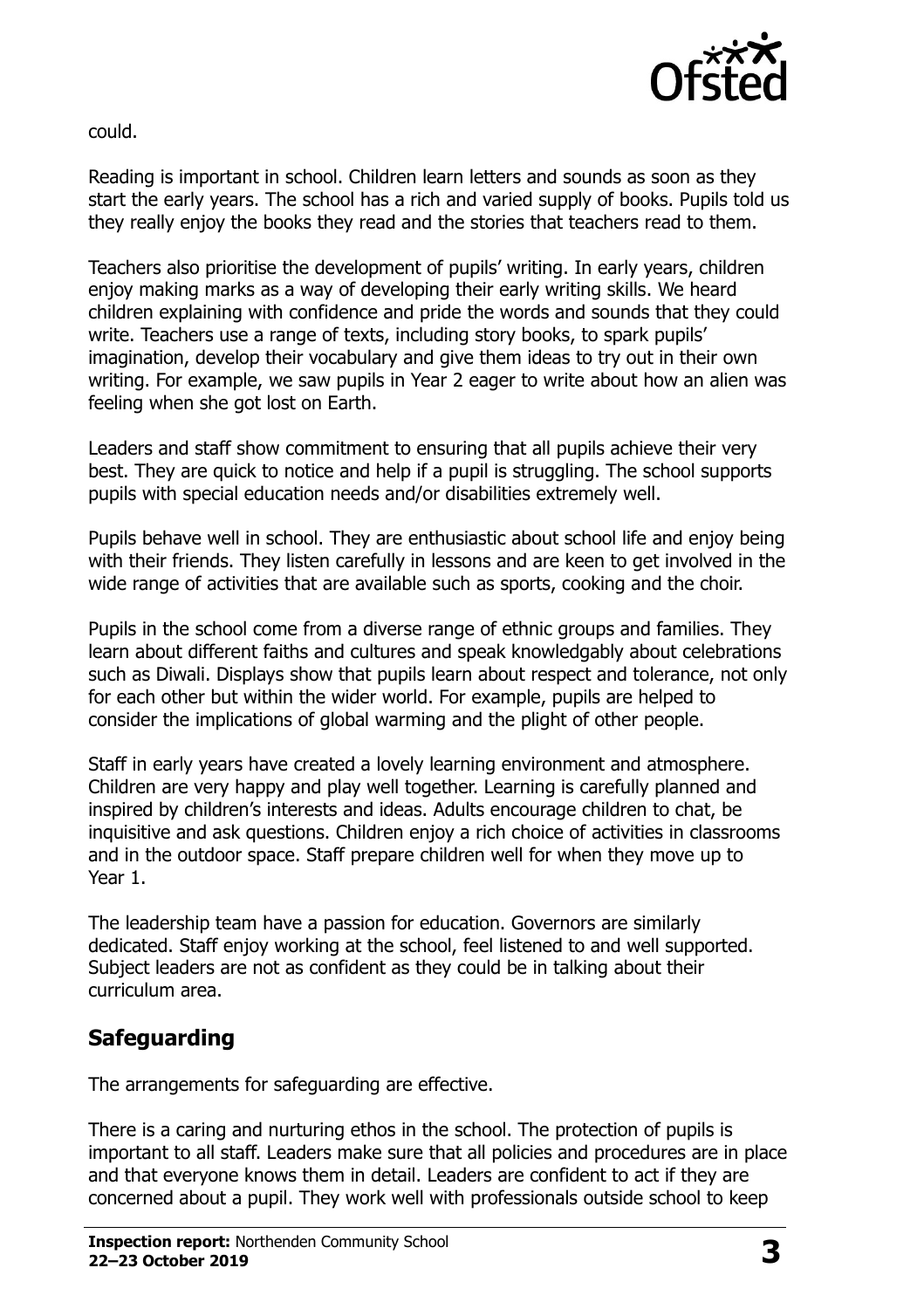

pupils safe.

The pastoral care in the school is a strength. Staff ensure that pupils and their families are well looked after and supported.

Pupils learn how to keep themselves safe, including when online.

### **What does the school need to do to improve?**

## **(Information for the school and appropriate authority)**

- $\blacksquare$  Teachers need to make sure that the activities and resources that they use help pupils to learn the intended curriculum effectively. This is important to ensure that pupils' learning is maximised within lessons and over time.
- Many subject leaders are new to their roles. The headteacher and other senior leaders have therefore led on the development of the curriculum in many subjects. Leaders should therefore build the knowledge and understanding of subject leaders to develop their leadership skills and to make sure that the curriculum continues to evolve and develop.

#### **How can I feed back my views?**

You can use [Ofsted Parent View](http://parentview.ofsted.gov.uk/) to give Ofsted your opinion on your child's school, or to find out what other parents and carers think. We use Ofsted Parent View information when deciding which schools to inspect, when to inspect them and as part of their inspection.

The Department for Education has further quidance on how to complain about a school.

If you're not happy with the inspection or the report, you can [complain to Ofsted.](http://www.gov.uk/complain-ofsted-report)

#### **Further information**

You can search for [published performance information](http://www.compare-school-performance.service.gov.uk/) about the school.

In the report, '[disadvantaged pupils](http://www.gov.uk/guidance/pupil-premium-information-for-schools-and-alternative-provision-settings)' refers to those pupils who attract government pupil premium funding: pupils claiming free school meals at any point in the last six years and pupils in care or who left care through adoption or another formal route.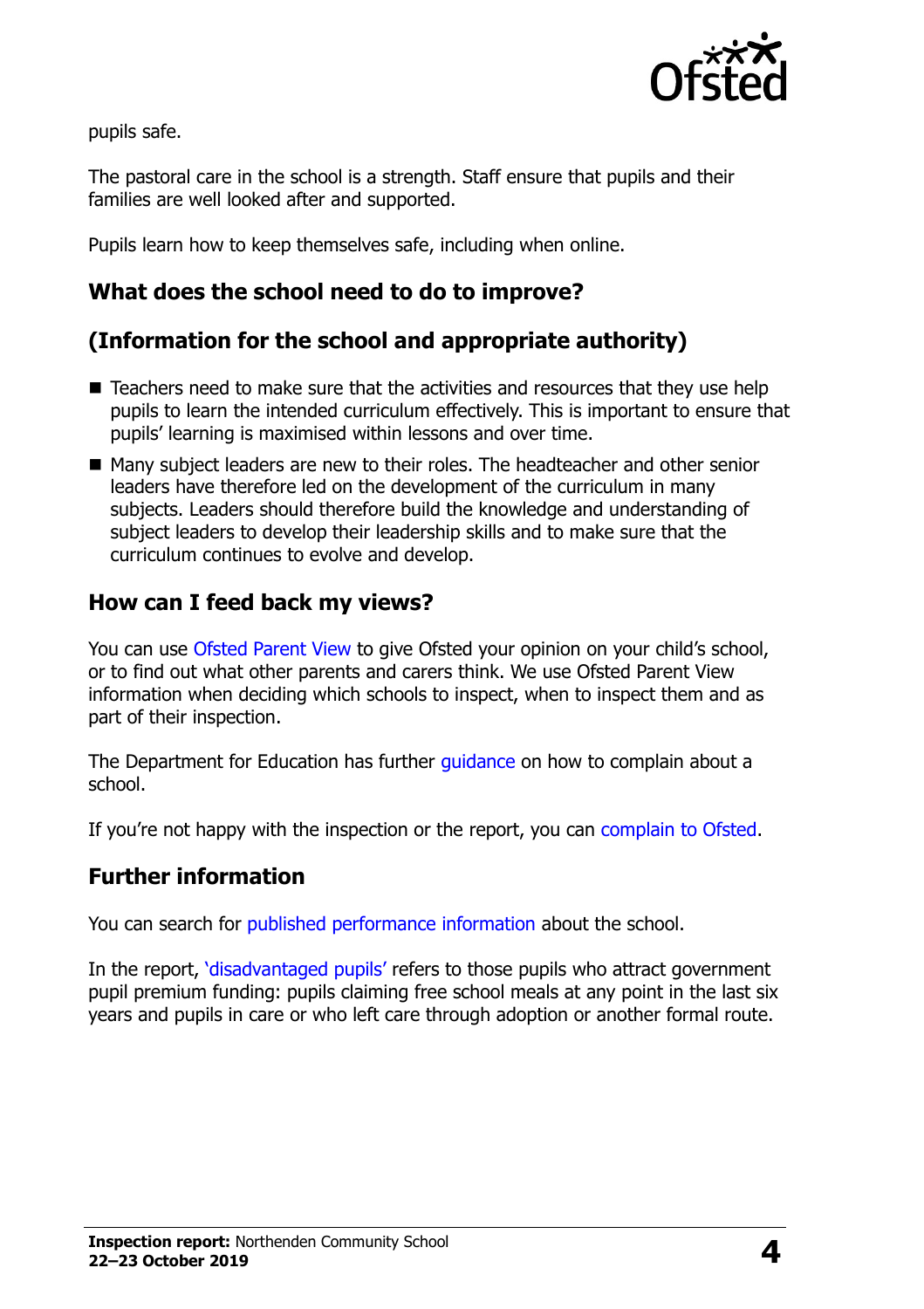

#### **School details**

| Unique reference number             | 105434                      |
|-------------------------------------|-----------------------------|
| <b>Local authority</b>              | Manchester                  |
| <b>Inspection number</b>            | 10110519                    |
| <b>Type of school</b>               | Primary                     |
| <b>School category</b>              | Community                   |
| Age range of pupils                 | 3 to 11                     |
| <b>Gender of pupils</b>             | Mixed                       |
| Number of pupils on the school roll | 235                         |
| <b>Appropriate authority</b>        | The governing body          |
| <b>Chair</b>                        | Lisa Beattie                |
| <b>Headteacher</b>                  | Ian Beard                   |
| Website                             | www.northendenprimary.co.uk |
| Date of previous inspection         | 26 June 2007                |

### **Information about this school**

 $\blacksquare$  In recent years, the school has experienced a great deal of upheaval, including, on separate occasions, a fire and a flood. A significant number of staff have also left and joined the school during this period. Staffing at the school is now much more settled and stable.

### **Information about this inspection**

We carried out this inspection under section 8 of the Education Act 2005. We deemed the inspection a section 5 inspection under the same Act.

- During the inspection, we spoke with pupils, both formally and informally, about their work and school life. We spoke to the headteacher, the deputy headteacher, subject leaders and members of staff. We also held discussions with staff focused on safeguarding.
- I spoke with members of the governing body including the chair of governors.
- We reviewed a range of documentation including that relating to school development, safeguarding and the checks undertaken on newly appointed staff.
- We spoke with parents as they brought their children to school and considered 88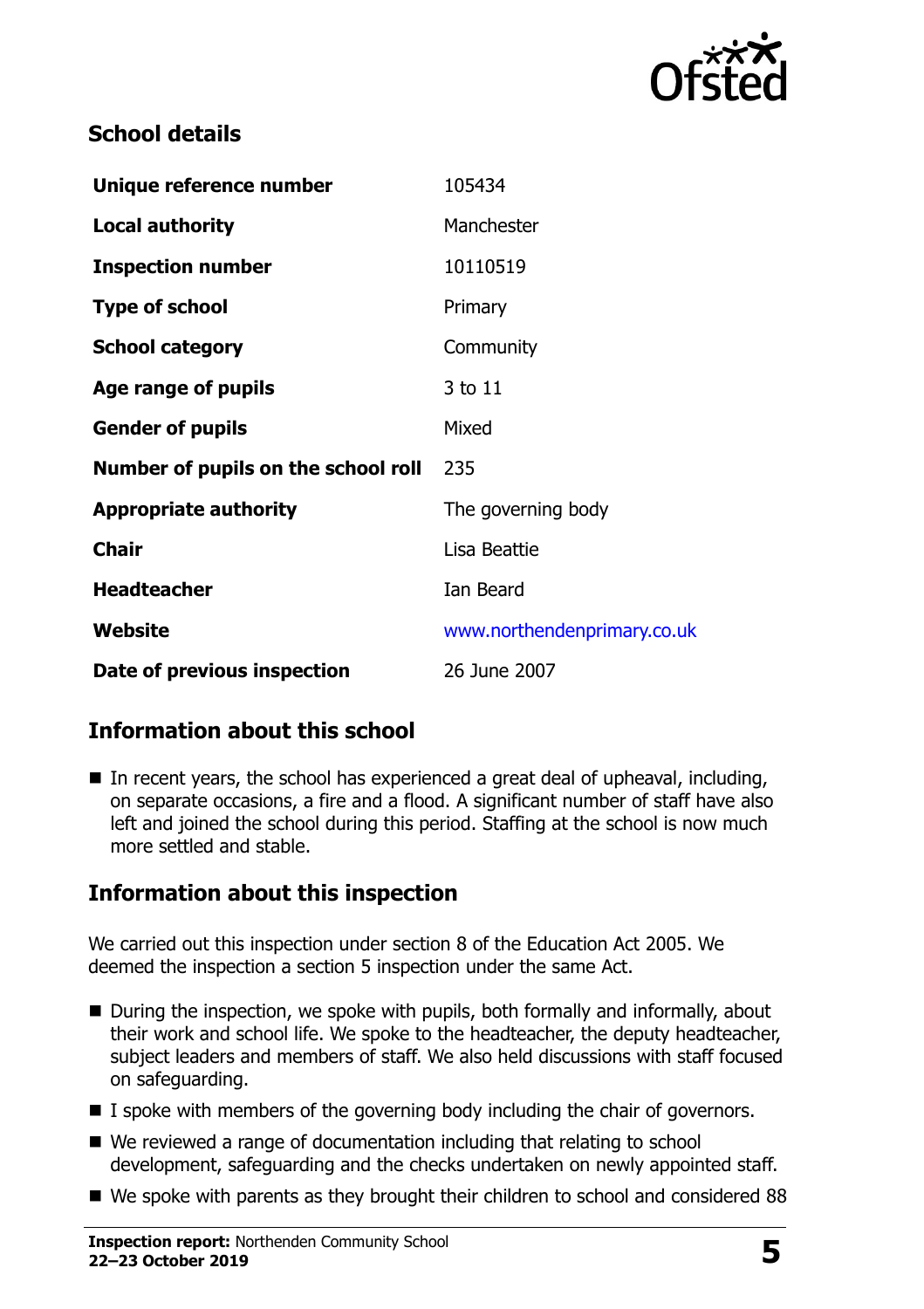

responses to Ofsted's online survey, Parent View.

- We also considered 25 responses to the staff survey.
- $\blacksquare$  I talked to pupils about the books they like to read and spoke with a group of pupils about school life.
- We looked in detail at reading, writing, mathematics, PE and geography. For each of these subjects we held discussions with subject leaders and teachers, visited lessons, looked at samples of pupils' work and talked with pupils.

#### **Inspection team**

Sue Eastwood, lead inspector **Her Majesty's Inspector** 

Moira Atkins **Moira Atkins Moira Atkins Moira Atkins Constanting Moira Atkins Constanting Moira Atkins**